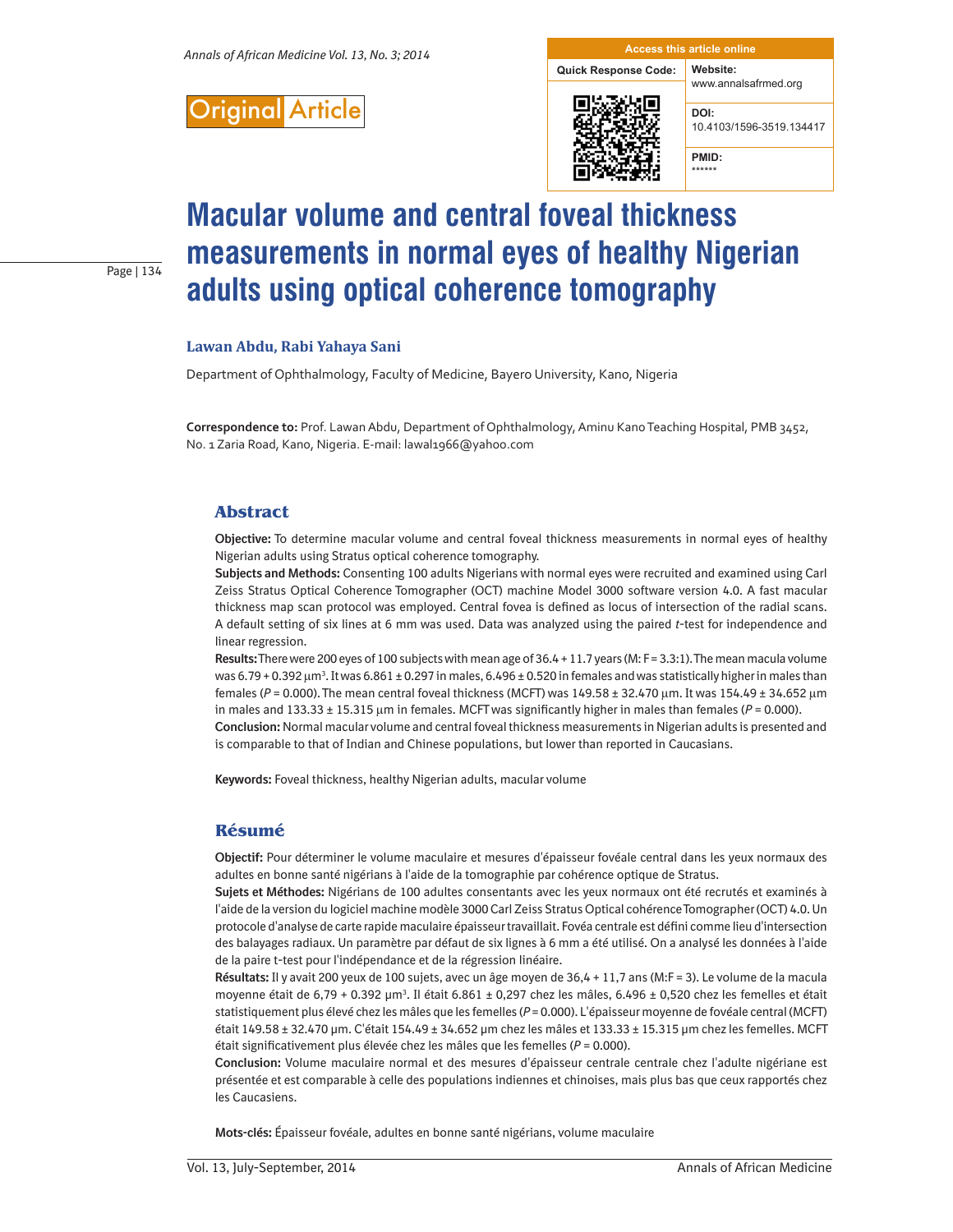#### **Introduction**

There are various ways of evaluating the state of the retina and making relevant observations such as fundal fluorescein angiography (FFA), Indocyanin Green angiography (IGA), fundal photography, and ultrasonography. Optical coherence tomography (OCT) provides a new dimension in the diagnosis, management, and understanding of the pathogenesis of retinal diseases. OCT is a non invasive, non contact technology capable of providing "optical biopsy" imaging at or near the resolution of histopathology without excisional biopsy.[1] It is a new technique for high resolution cross‑sectional visualization of retinal structure.[2] OCT works based on the principle of Nichelson Interferometry. Low coherence infrared light coupled to a fiber optic travels to a beam splitter and directed through the ocular media to the retina and to a reference mirror, respectively. Light passing through the eye is reflected by structures in different retinal tissue layers. The distance between the beam splitter and mirror is continuously varied. When the distance between the light source and the retinal tissue is equal to the distance between the light source and reference mirror, the reflected light from the retinal tissue and reference mirror interact to produce an interference pattern. The interference pattern is detected and processed into a signal.[3,4] Resolution of retinal structure by OCT depends on the contrast in relative reflectivity of adjacent structures.[5] Total macula volume (TMV) and foveal thickness(FT) measurements are important in evaluation and monitoring of macular diseases such as diabetic macula edema, cystoids maculopathy, Age Related Macula Degeneration (ARMD), and impact of retinal vascular occlusion.[6] Normative data on macula volume and foveal thickness is essential in providing a reference for comparison with findings in disease situations. The aim of the study was to determine the macula volume and central foveal thickness using the Stratus‑OCT in normal eyes of healthy Nigerian adults.

## **Subjects and Methods**

The study adhered to the tenets of the Helsinki Declaration. Ethical approval was obtained from the Ethics Review Board of Aminu Kano Teaching Hospital in 2011. One hundred subjects were recruited into the study after administration and acceptance of informed consent. This mainly comprised of patients with minor non sight involving complaints. Criteria for recruitment include 20/20 unaided visual acuity, normal findings on basic eye examination, and normal intra ocular pressure measured with Keeler Pulse air non contact tonometer. Subjects who were known to have

diabetes mellitus, systemic hypertension, and smoke cigarette or had previous eye surgery due to any cause were excluded as well as subjects with existing ocular morbidity. Carl Zeiss Stratus OCT machine Model 3000 software version 4.0 was used. The procedure was explained to the subjects in detail. The macula was scanned after adjustment with "Normalize" and "Align" protocols. Fast macular thickness map scan protocols consisting of 6-24 equally spaced line scans were employed. All the lines passed through a central common axis centered on the fovea. Central fovea was defined as locus of intersection of the radial scans. A default setting of six lines at 6 mm was used. Both eyes were scanned. The system has an inbuilt algorithm to generate the measured parameters. The findings were saved on the system and printed copies made for reference. Data was analyzed using the paired *t*‑test for independence and linear regression.

#### **Results**

There were 200 eyes of 100 subjects comprising 77 males and 23 females (M:  $F = 3.3:1$ ). The subject's ages ranged between 18 years and 48 years with mean age of  $36.4 \pm 11.7$  years. The mean macula volume was  $6.79 \pm 0.392 \ \mu m^3$ . Mean macula volume was 6.861  $\pm$  0.297 µm<sup>3</sup> in males and 6.496  $\pm$  0.520 µm3 in females. Macula volume was statistically higher in males than females  $(P = 0.000)$ . The mean macula volume was  $6.79 \pm 0.404$  in the right eye and  $6.79 \pm 0.382 \mu m^3$  in the left. There was no statistically significant difference in macula volume between the right and left eyes ( $P = 0.747$ ). The mean central foveal thickness (MCFT) was 149.58 ± 32.470 µm. In males, MCFT was 154.49  $\pm$  34.652 µm and 133.33  $\pm$  15.315 µm in females. The MCFT was significantly higher in males than females ( $P = 0.000$ ). Mean central foveal thickness was similar with no significant difference between the right and left eyes ( $P = 0.984$ ).

#### **Discussion**

Normative data is essential in interpreting OCT macula parameters to detect abnormalities in disease situations such as diabetic macula edema, retinal vein occlusion, and toxic maculopathies. OCT is more accurate than conventional methods of measuring macula edema such as slit lamp biomicroscopy and stereoscopic photography.[7] Visual reduction is correlated to macular thickening in diabetic macula edema.[8] The Handan Eye Study in China reported macular volume of 6.761  $\pm$  0.516 and this is comparable to our finding.[9] Some studies reported lower mean macular volume of  $6.41 \pm 0.35$ , and 5.411  $\pm$  2.017, respectively.<sup>[10,11]</sup> The MCFT we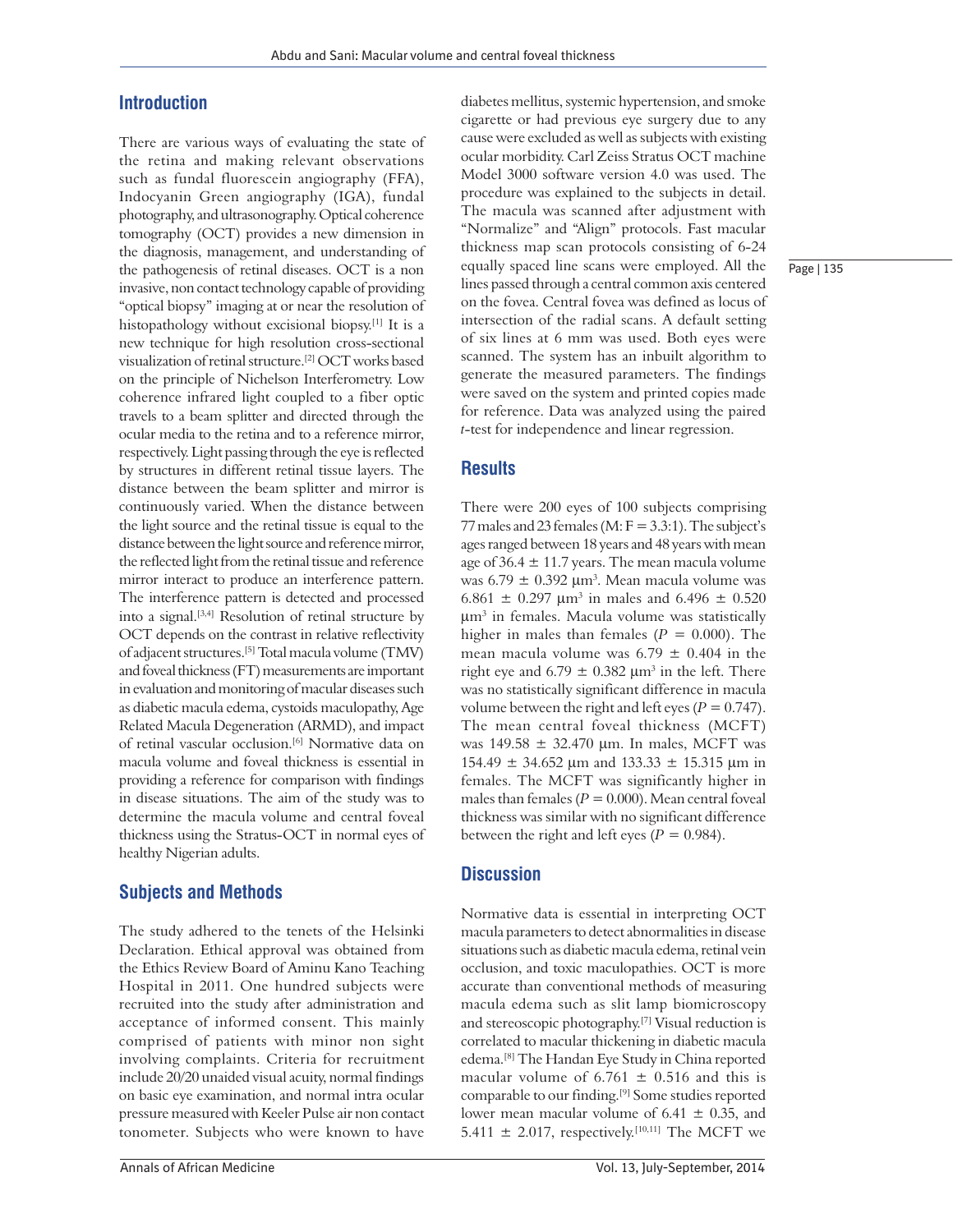observed is comparable to the Handan Eye Study which reported MCFT of 150.3, and the study in India, whereby the MCFT in 170 consecutive normal eyes was  $149.16 \pm 21.15$ <sup>[9,11]</sup> Two studies in Taiwan showed variation in observed MCFT. In one study, the MCFT was  $195 \pm 26$ .<sup>[10]</sup> In the other study of 52 eyes of 52 subjects (32 males and 20 females), the MCFT was 252.8.[12] In Japan, MCFT was  $222 \pm 19$ .<sup>[13]</sup> In Boston, a study of 37 eyes from 37 healthy subjects reported a MCFT of 182.23.[7] These studies showed a higher central foveal thickness than we observed. The higher MCFT reported in these studies may be race related. Some studies have shown that African Americans have significantly thinner central foveal thickness than their age matched Caucasians.<sup>[14]</sup> Our MCFT finding seems to be comparable with the report of the study of the Indian population. Similar to the study in Japan, we observed significant difference in MCFT in males compared to females,<sup>[13]</sup> and this trend has been reported in other studies.[15,16] Women

are reported to have significantly thinner retina than men.[17] The study in India showed no significant difference by gender  $(P = 0.23)$ .<sup>[11]</sup> Difference between the sexes and races is well documented with black women having the thinnest retina.<sup>[14]</sup> Other studies were silent on gender difference in MCFT.[10,11,13,17] There was no correlation between age and MCFT in the Japanese study,<sup>[13]</sup> unlike the study in India, that showed a strong positive relationship  $(P = 0.002)$ .<sup>[11]</sup> Our study was conducted on relatively young subjects and did not analyze the relationship between age and MCFT. Similarly, other studies did not comment on the correlation of age with MFCT.[7,9,10,17,18] We did not observe any difference in either mean macular volume or central foveal thickness between the right and left eyes. Most studies were on single eyes of selected subjects and made no comparison between the two sides.[7,10,11,17,18] This is probably due to similarity in observed measurements in both eyes. Race and sex differences may be the



**Figure 1:** Normal macula scan